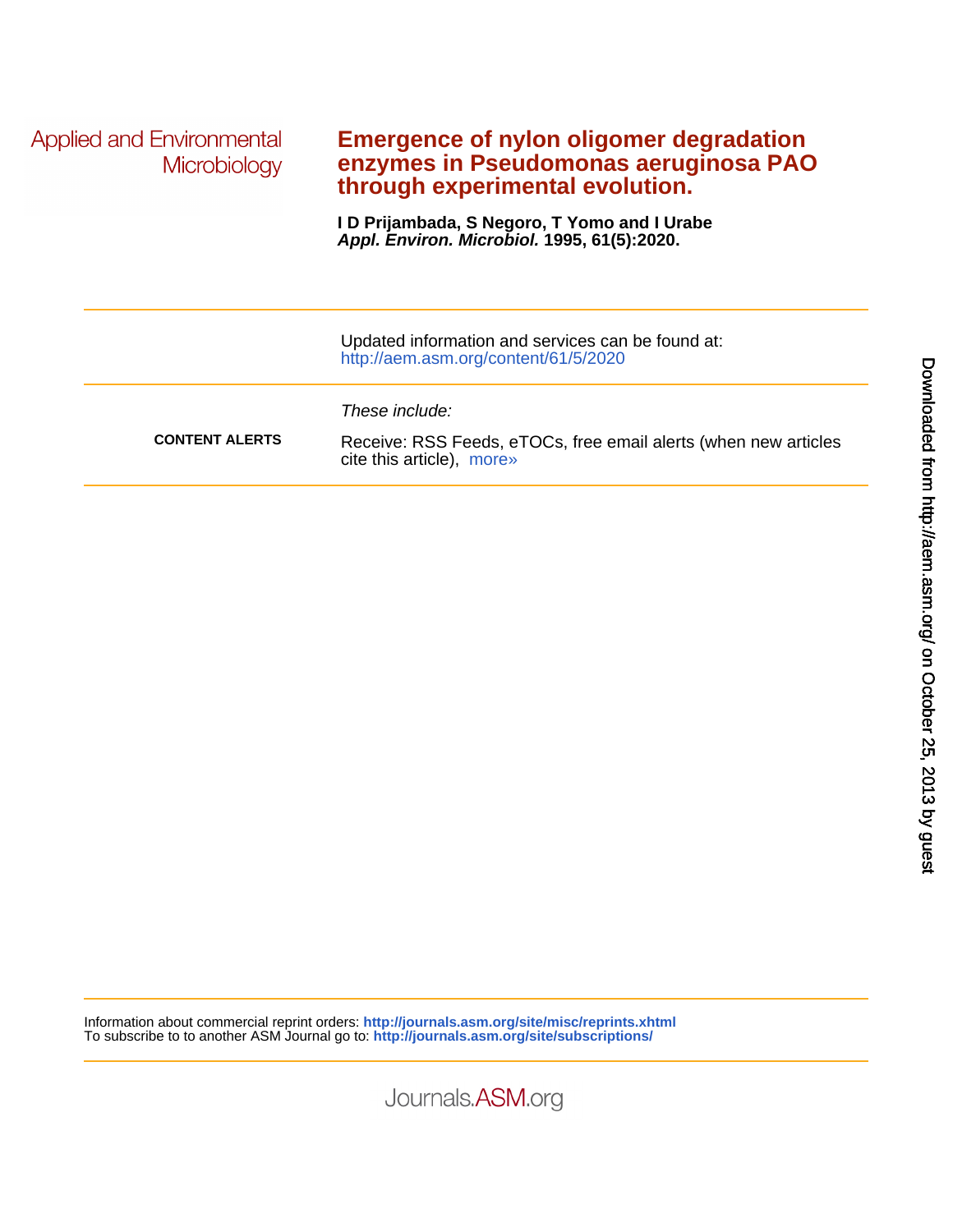IRFAN D. PRIJAMBADA, SEIJI NEGORO,\* TETSUYA YOMO, AND ITARU URABE

*Department of Biotechnology, Faculty of Engineering, Osaka University, 2-1 Yamada-oka, Suita, Osaka 565, Japan*

Received 7 November 1994/Accepted 8 February 1995

**Through selective cultivation with 6-aminohexanoate linear dimer, a by-product of nylon-6 manufacture, as the sole source of carbon and nitrogen,** *Pseudomonas aeruginosa* **PAO, which initially has no enzyme activity to degrade this xenobiotic compound, was successfully expanded in its metabolic ability. Two new enzyme activities, 6-aminohexanoate cyclic dimer hydrolase and 6-aminohexanoate dimer hydrolase, were detected in the adapted strains.**

Recent developments in the chemical industry have resulted in the production and distribution of various synthetic compounds. Nylon-6 is produced by ring cleavage polymerization of caprolactam, in which the monomeric unit, 6-aminohexanoate (Ahx), is combined by amide bonds with a degree of polymerization of  $>100$ , producing by-products of linear or cyclic oligomers of Ahx (called nylon oligomers). We have previously isolated two microorganisms, *Flavobacterium* sp. strain KI72 (7) and *Pseudomonas* sp. strain NK87 (6), that grow with the Ahx cyclic dimer (Acd) as the sole source of carbon and nitrogen. The degradation of xenobiotic compounds is highly dependent on specific enzymes, i.e., 6-aminohexanoate cyclic dimer hydrolase (enzyme I [EI]) (8), 6-aminohexanoate dimer hydrolase (EII) (9), and endo-type 6-aminohexanoate oligomer hydrolase (EIII) (11), and the responsible genes are encoded on plasmids (12, 13, 15). If a new metabolic ability could be directly evolved under laboratory conditions, it would be interesting from the standpoint of enzyme evolution and would also provide a good system to study the adaptation of microorganisms to xenobiotic compounds. In this study, we investigated the possibility of creating a new metabolic activity that would degrade the Ahx oligomer in a strain that is not inherently capable of such degradation.

*Pseudomonas aeruginosa* PAO was clinically isolated in New Zealand and has been well studied biochemically and genetically as a standard strain of *Pseudomonas* (5). The wild-type PAO1 did not use Acd (Fig. 1) and the Ahx linear dimer (Ald) (data not shown); therefore, this strain was used to study whether microorganisms can acquire the ability to metabolize nylon oligomers experimentally. *P. aeruginosa* PAO1 was grown on M9 minimal medium (18) containing 2 g of glucose and 1 g of NH4Cl per liter (M9-Glu medium). Various dilutions of the culture broth were spread on M9-Ahx plates (M9 minimal plates containing 2 g of Ahx per liter as the sole carbon and nitrogen source). After 9 days of incubation at 308C, hypergrowing colonies were obtained at a frequency of  $10^{-3}$ . As a control experiment, the same culture broth was spread on an M9 plate containing no carbon source. However, no colonies were observed even after 9 days of incubation. One of the hypergrowing mutants (PAO5501) was purified on an M9-Ahx plate and was cultured on Ahx minimal medium (3 g of Ahx per liter containing salt mixture A [1 g of  $K_2HPO_4$ , 3 g of  $KH_2PO_4$ , 5 g of NaCl, 0.2 g of MgSO<sub>4</sub> ·  $7H_2O$ , 3 mg of FeCl<sub>3</sub> per liter, pH 6.4]) for 3 days. The culture broth  $(10^9 \text{ cells per})$ 

Strains PAO1, -5501, and -5502 exhibited similar growth rates on Glu minimal medium: 0.29, 0.28, and 0.27  $h^{-1}$ , respectively, at the logarithmic phase (Fig. 1). However, only PAO5502 grew to up to  $10^9$  cells per ml within 3 to 4 days of cultivation in the Acd minimal medium, while PAO1 and PAO5501 showed no detectable growth under the same conditions. These results suggest that PAO5502 acquires some genetic alterations in the course of acquiring the new metabolic activity and that the extraordinary lag is not due to very slow growth of the parental strain. The growth rates of PAO5502 on Ald and Acd minimal media were 0.1 and 0.03  $h^{-1}$ , respectively.

Strains PAO1, PAO5501, and PAO5502 exhibited similar colony morphologies on Glu minimal plates and similar levels of resistance toward phenanthroline (150  $\mu$ g/ml) and various antibiotics (ampicillin [400  $\mu$ g/ml], kanamycin [400  $\mu$ g/ml], carbenicillin [100  $\mu$ g/ml], tetracycline [15  $\mu$ g/ml], streptomycin [50 mg/ml], and chloramphenicol [25 mg/ml]). The cytochrome *c* oxidase activity and production of fluorescent pigment by these three strains were both in agreement with the standard characteristics of *P. aeruginosa*. Moreover, two-dimensional gel electrophoresis (14) of the total proteins in cell lysates of PAO1, PAO5501, and PAO5502 obtained from cells grown in Glu minimal medium for 16 h showed similar patterns (data not shown). These results indicate that *P. aeruginosa* PAO5501 and PAO5502 are true derivatives of PAO1.

To check whether strain PAO5502 used the pathway of Acd utilization found in *Flavobacterium* sp. strain KI72 (8, 9), the hydrolytic activities of Acd (EI) and Ald (EII) were analyzed by thin-layer chromatography. Cells were grown on Glu or Acd minimal medium, harvested by centrifugation, and washed with buffer A (20 mM potassium phosphate buffer containing \* Corresponding author.  $10\%$  glycerol, pH 7.2). Approximately  $10^9$  cells were sus-

ml) was then transferred to Ald minimal medium (3 g of Ald per liter containing salt mixture A) in a 1% inoculation. After observing slight growth  $(A_{600}$  of culture broth, 0.02 to 0.05) in the third week, this culture was retransferred to the Ald minimal medium (1% inoculation). It was only in the third month that the turbidity of the culture broth reached 1 at  $A_{600}$ . Strain PAO5502 selected from this culture on the Ald minimal plate (Ald minimal medium containing 1.3% agar) was able to grow to approximately 10<sup>9</sup> cells per ml in either Ald or Acd minimal medium (3 g of Acd per liter containing salt mixture A) within only 4 days. The newly obtained abilities of PAO5502 were retained even after five successive cultivations on Glu minimal medium (3 g of glucose plus 1 g of  $NH<sub>4</sub>Cl$  per liter containing salt mixture A).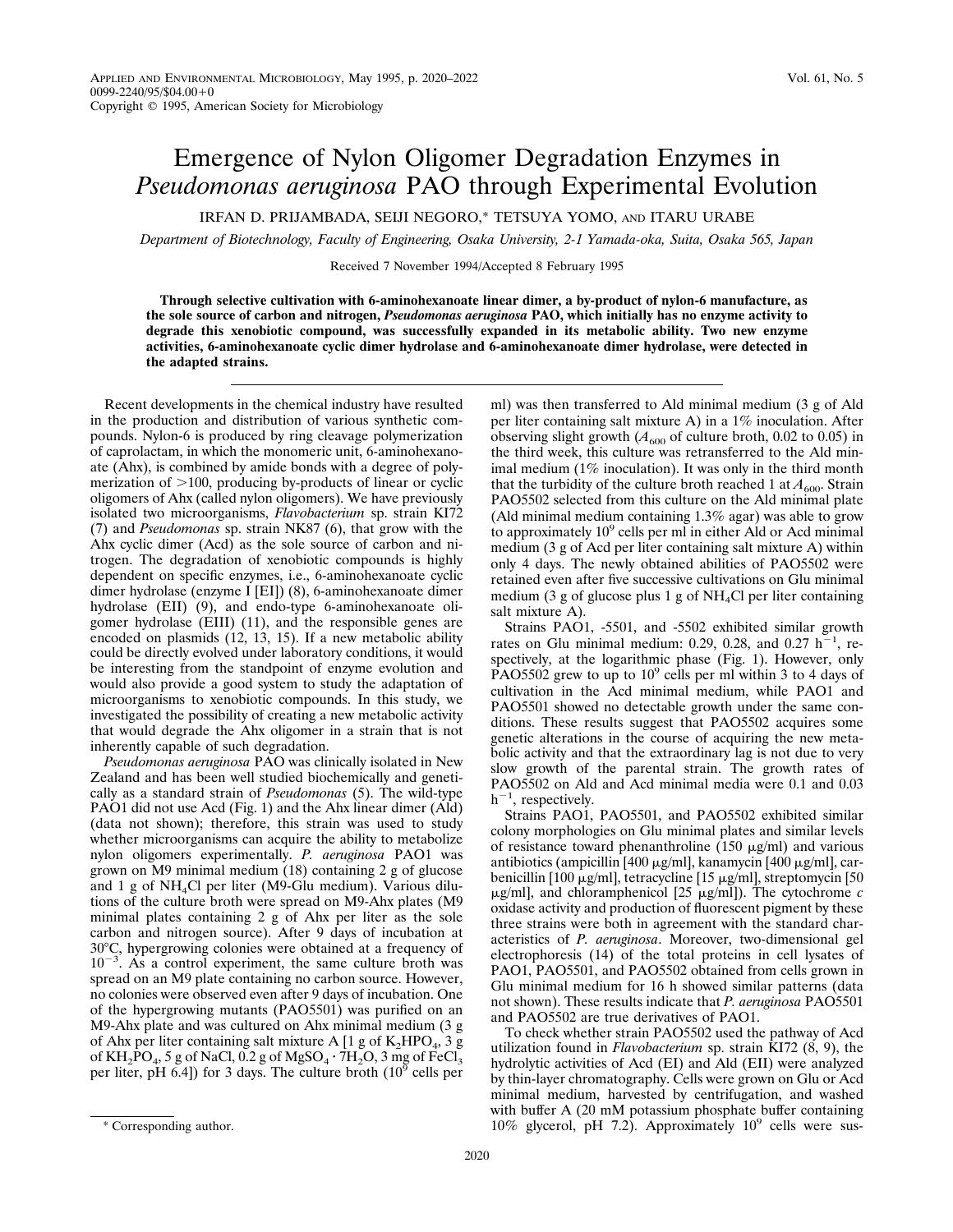

FIG. 1. Growth of *P. aeruginosa* in minimal liquid medium. After strains PAO1, PAO5501, and PAO5502 were precultured at 30°C for 2 days on Glu minimal medium (see text), using a reciprocal shaker (100 strokes  $min^{-1}$ ), the cells were inoculated into fresh Glu (A) or Acd (B) minimal medium (inoculation size, 1%), and cultivation was continued under the same conditions. Cell densities were measured by  $A_{600}$ .  $\nabla$ , PAO1;  $\blacksquare$ , PAO5501;  $\blacksquare$ , PAO5502. OD<sub>600</sub>, optical density at 600 nm.

pended in 200  $\mu$ l of buffer A and lysed by repeated freezing and thawing (three times). Cell lysis was ensured by the addition of 20  $\mu$ l of 10% Triton X-100. The lysate obtained was used as the crude enzyme solution. The crude enzymes (220  $\mu$ l) were mixed with 220  $\mu$ l of 20 mM Acd (EI assay) or 20 mM Ald (EII assay) in buffer A, and the mixtures were incubated at 30 $^{\circ}$ C. After 20 h of incubation, 1  $\mu$ l of the reaction mixture was spotted on a thin-layer chromatographic plate ( $60F_{254}$ ; Merck Co. Ltd). The plates were developed with *n*-propanol–water– ethyl acetate–aqueous ammonia (24:12:4:1), and the reaction products were detected with ninhydrin (6, 7). A major spot corresponding to authentic Ahx was found in the reaction mixture containing Ald and the lysate of PAO5502 but not in that containing the lysate of PAO1 (Fig. 2). In the reaction



FIG. 2. Thin-layer chromatography for detection of degradation products from Acd and Ald. Cells (*P. aeruginosa* PAO1 and PAO5502) grown in Glu minimal medium (Glu) or Acd minimal medium (Acd) were lysed, and the lysate was incubated with 10 mM Acd (EI assay) or 10 mM Ald (EII assay): 1, PAO1; 2, PAO5502.

mixture containing Acd and the lysate from PAO5502, a spot for Ahx was found after 20 h of reaction. On the other hand, spots for Ald and Ahx were not found in the mixture containing the lysate from PAO1. These results demonstrate that the ability of *P. aeruginosa* PAO5502 to utilize Acd was due to the existence of a newly evolved enzymatic system responsible for hydrolyzing Acd into Ald and, furthermore, into Ahx. The enzymes seem to be partially inducible, since enzyme activities in the cells grown on Acd minimal medium were higher than those in cells grown on Glu minimal medium (Fig. 2).

The adaptation of microorganisms to nonphysiological substrates has been extensively studied, and several molecular bases have been proposed: (i) alteration of substrate specificity of an enzyme (amidase/*P. aeruginosa*) (1), (ii) activation of a cryptic gene by mutation in the promoter region (evolved  $\beta$ -galactosidase/*Escherichia coli*) (3), and (iii) alteration of regulator specificity (*xylS/Pseudomonas* sp.) (16). Though a molecular basis for the emergence of nylon oligomer metabolism in PAO5502 is still unknown, it is probable that the basic mechanisms acting during environmental stress are involved in this adaptation. Recently, it was reported that simple polymerase errors increase in the adaptive mutation from  $Lac$ <sup>+</sup> to  $Lac$ <sup>+</sup> in *E. coli* (2, 17) and that molecular mechanisms by which adaptive mutation occurs include recombination (4). Lenski and Mittler have observed a 10,000-fold increase in Mu element excision due to starvation (10). Since the nylon oligomer has no detectable toxicity toward microorganisms, the wild-type cells could be maintained in a starved condition for a long period. After the cells accumulated the required genetic alteration to make a cryptic region active, cells grew in the nylon oligomer medium. The high frequency  $(10^{-3})$  of the hypergrowing mutants of parental strain PAO1 on medium containing Ahx might be a result of a high mutation rate under the condition of starvation.

In the present study, it was shown that microorganisms can acquire an entirely new ability to metabolize xenobiotic compounds such as a by-product of nylon manufacture through the process of adaptation. The artificial expansion of the metabolic diversity of microorganisms toward various unnatural compounds would be important in terms of biodegradation of environmental pollutants.

## **REFERENCES**

- 1. **Clarke, P. H., and J. H. Slater.** 1986. Evolution of enzyme structure and function in *Pseudomonas*, p. 71–144. *In* J. R. Sokatch (ed.), The bacteria, vol. 10. The biology of *Pseudomonas*. Academic Press, Inc., Orlando, Fla.
- 2. **Foster, P. L., and J. M. Trimarchi.** 1994. Adaptive reversion of a frameshift mutation in *Escherichia coli* by simple base deletions in homopolymeric runs. Science **265:**407–409.
- 3. **Hall, B. G., and N. D. Clarke.** 1977. Regulation of newly evolved enzymes. III. Evolution of *ebg* repressor during selection for enhanced lactose activity. Genetics **85:**193–201.
- 4. **Harris, R. S., S. Longerich, and S. M. Rosenberg.** 1994. Recombination in adaptive mutation. Science **264:**258–260.
- 5. **Holloway, B. W., and A. F. Morgan.** 1986. Genome organization in *Pseudomonas*. Annu. Rev. Microbiol. **40:**79–105.
- 6. **Kanagawa, K., M. Oishi, S. Negoro, I. Urabe, and H. Okada.** 1993. Characterization of the 6-aminohexanoate-dimer hydrolase from *Pseudomonas* sp. NK87. J. Gen. Microbiol. **139:**787–795.
- 7. **Kinoshita, S., S. Kageyama, K. Iba, Y. Yamada, and H. Okada.** 1975. Utilization of a cyclic dimer and linear oligomers of ε-aminocaproic acid by *Achromobacter guttatus* KI72. Agric. Biol. Chem. **39:**1219–1223. 8. **Kinoshita, S., S. Negoro, M. Muramatsu, V. S. Bisaria, S. Sawada, and H.**
- **Okada.** 1977. 6-Aminohexanoic acid cyclic dimer hydrolase: a new cyclic amide hydrolase produced by *Achromobacter guttatus* KI72. Eur. J. Biochem. **80:**489–495.
- 9. **Kinoshita, S., T. Terada, T. Taniguchi, Y. Takene, S. Masuda, N. Matsunaga, and H. Okada.** 1981. Purification and characterization of 6-aminohexanoic acid oligomer hydrolase of *Flavobacterium* sp. KI72. Eur. J. Biochem. **116:**547–551.
- 10. **Lenski, R. E., and J. E. Mittler.** 1993. The directed mutation controversy and neo-Darwinism. Science **259:**188–194.